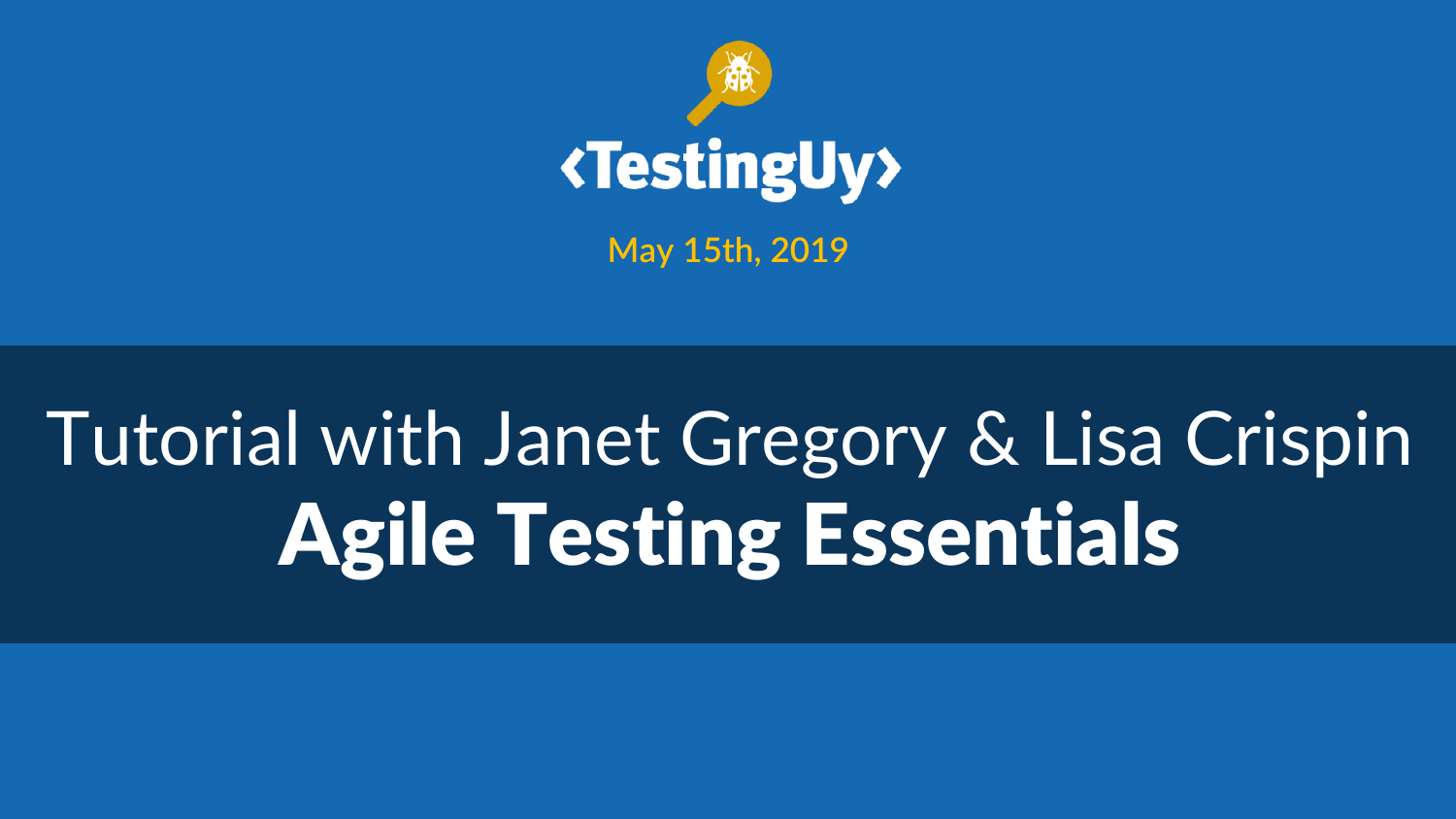

#### About Janet Gregory

Janet Gregory is an agile testing coach and process consultant with DragonFire Inc. She is the co-author with Lisa Crispin of Agile Testing: A Practical Guide for Testers and Agile Teams (Addison-Wesley, 2009), and More Agile Testing: Learning Journeys for the Whole Team (Addison-Wesley 2014), the LiveLessons Agile Testing Essentials video course, and Agile Testing for the Whole Team 3-day training course.

Janet specializes in showing agile teams how testing practices are necessary to develop good quality products. She works with teams to transition to agile development and teaches agile testing courses worldwide. She contributes articles to publications and enjoys sharing her experiences at conferences and user group meetings around the world.



in  $\mathscr{E}$   $\triangle$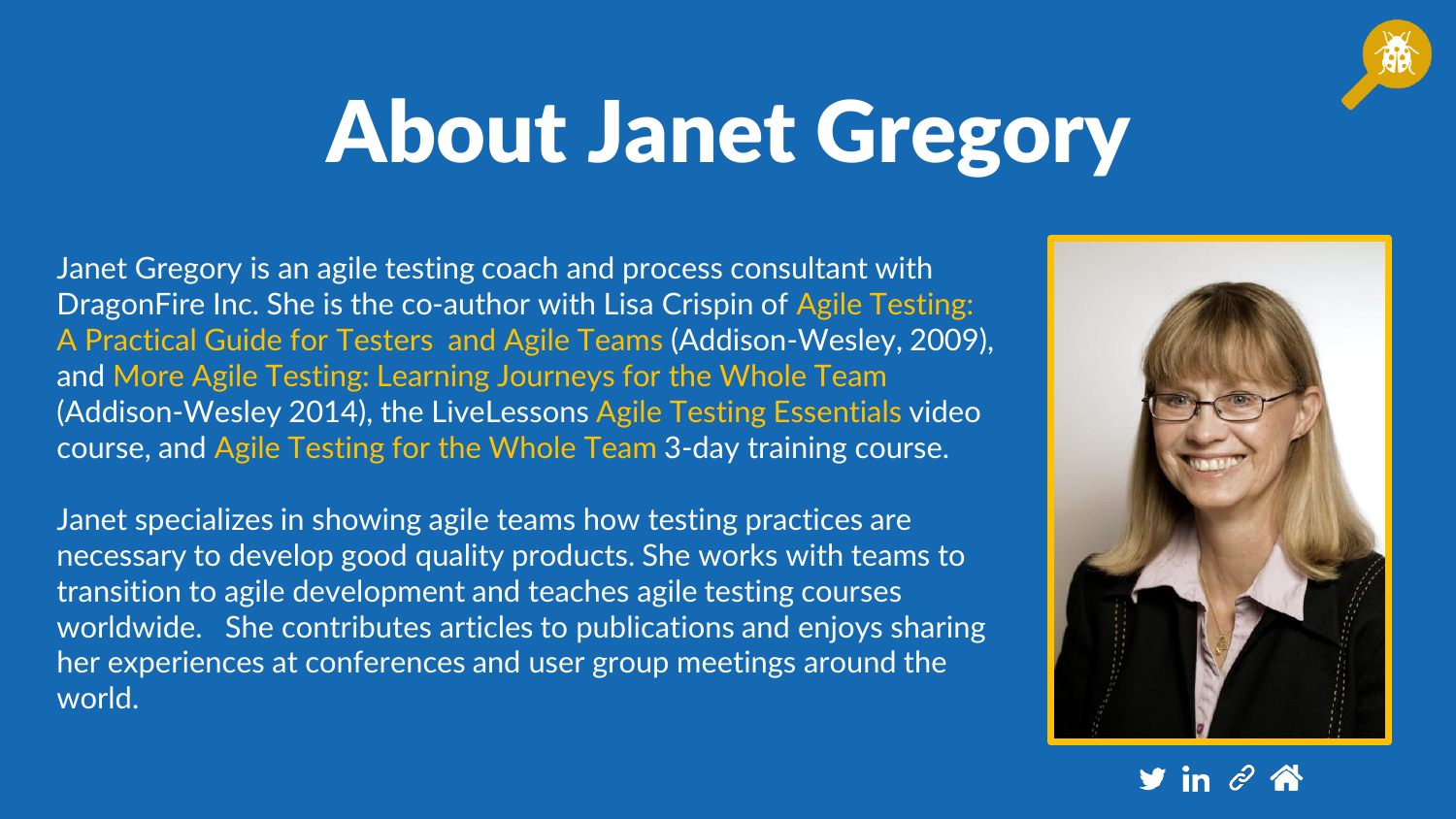

# About Lisa Crispin



Lisa Crispin is the co-author, with Janet Gregory, of More Agile Testing: Learning Journeys for the Whole Team (2014), Agile Testing: A Practical Guide for Testers and Agile Teams (2009), the LiveLessons Agile Testing Essentials video course, and Agile Testing for the Whole Team 3-day training course offered through the Agile Testing Fellowship.

Lisa was voted by her peers as the Most Influential Agile Testing Professional Person at Agile Testing Days in 2012. She is a testing advocate working at mabl to explore leading practices in testing in the software community.

**y** in  $\mathscr{C}$   $\mathscr{C}$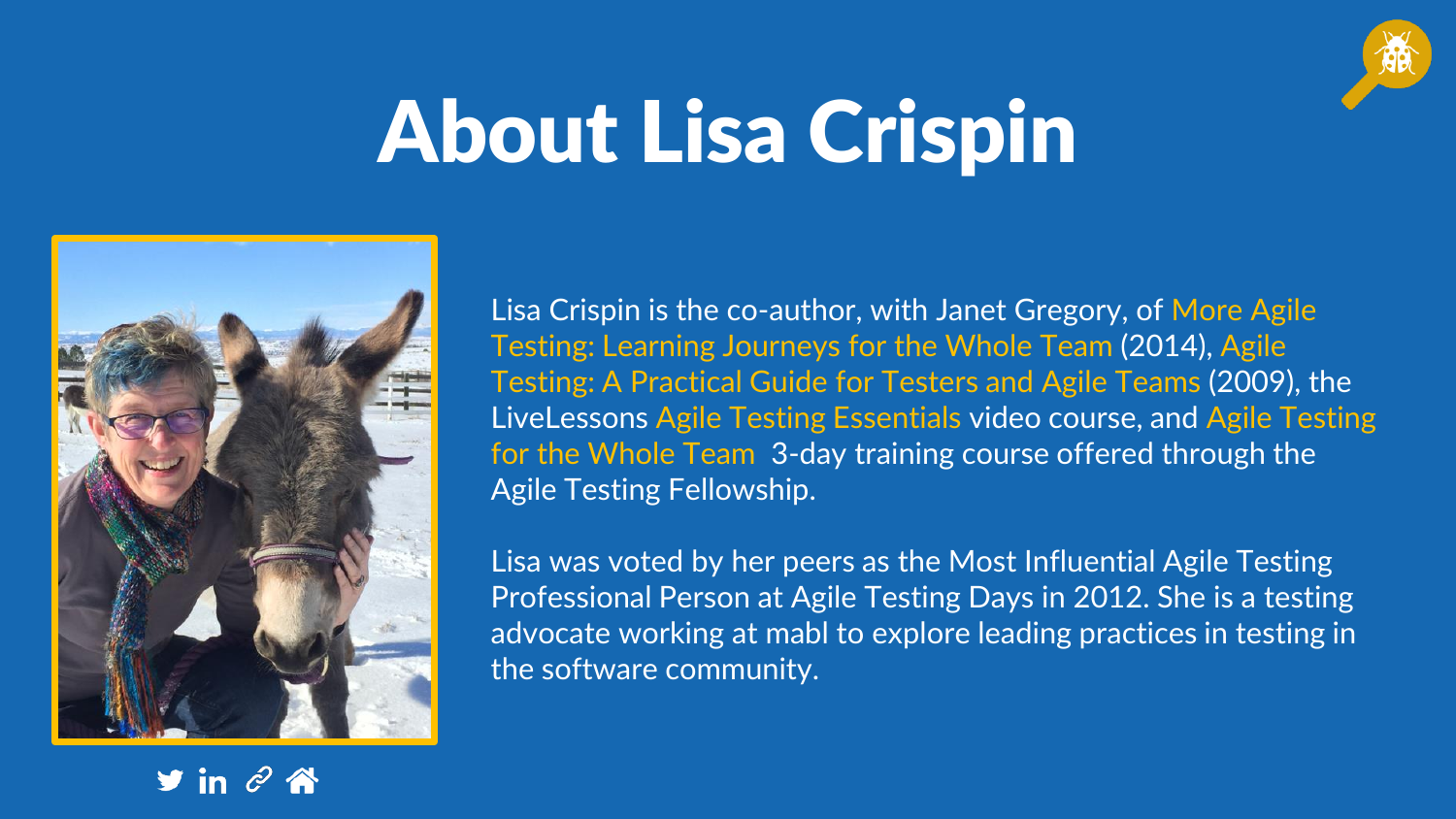

## Tutorial description

If you're a tester who's new to agile, or on a new agile team, and you struggle to do all testing activities that would give your team confidence, learn how your team can succeed with agile testing

Agile development is considered "mainstream", yet many testers joining agile teams feel overwhelmed or frustrated. Many "agile" teams still struggle with delivering good-enough-quality software in a timely manner, and find themselves dragged down by production bugs. They haven't mastered core practices that let us build quality into software. They may want to build a DevOps culture and move to continuous delivery, but lack confidence to deploy changes to production so frequently. If you're new to agile, or you're finding it hard to succeed with any aspect of testing with your team, join this hands-on, interactive tutorial to get traction on agile testing essentials. Adopting an agile testing mindset means helping your team tackle tough challenges such as automating, collaborating for testing in a crossfunctional team, and building what your customer really wants. You'll learn how to change your thinking from bug detection to bug prevention. You'll get hands-on experience with core practices such as guiding development with business-facing tests, using the Agile Testing Quadrants model to plan testing activities, exploratory testing, and using retrospectives to continually improve your testing. By the end of the day, you'll have a full testing toolbox and a list of experiments to help your team build quality software.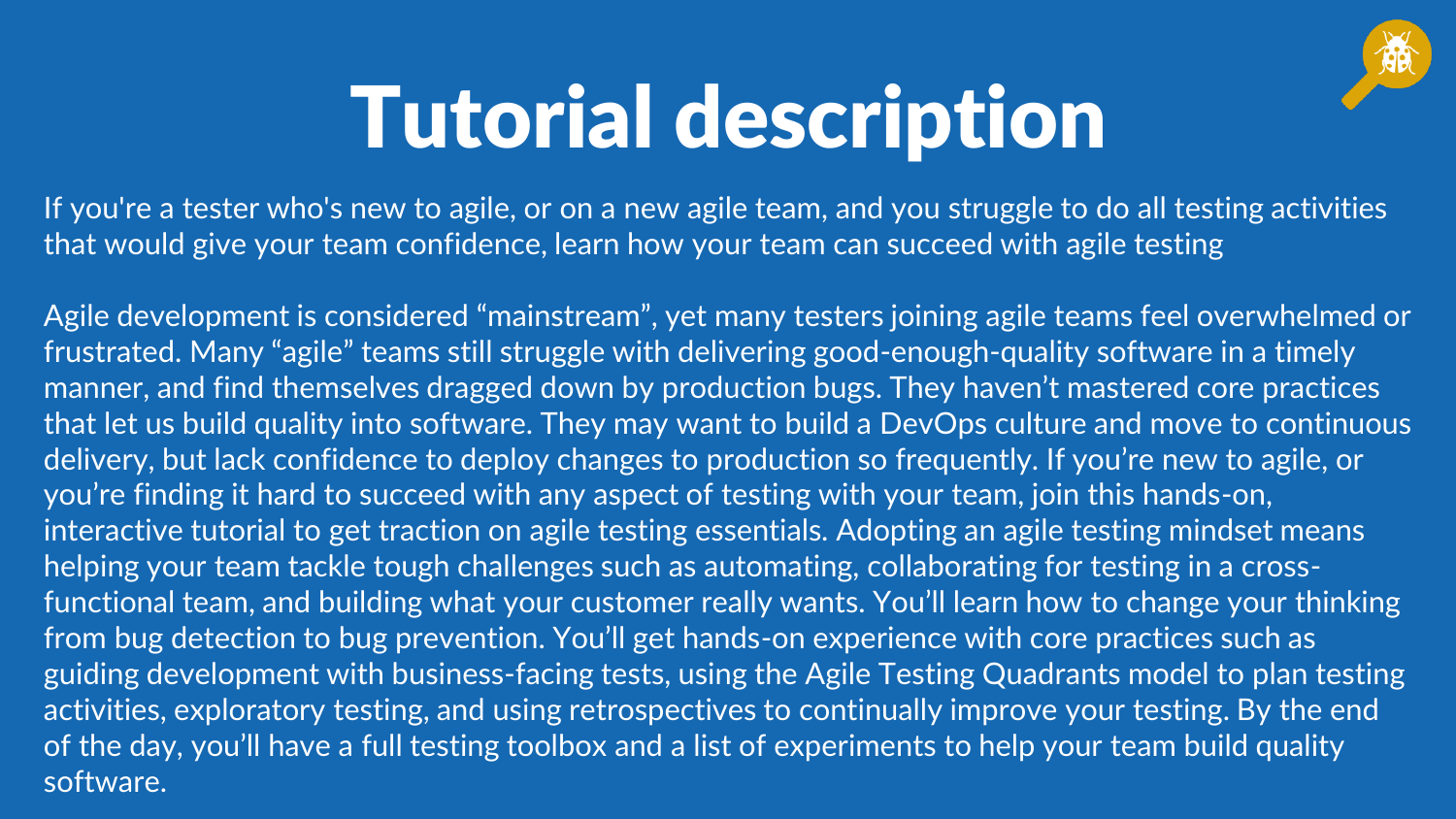

# Key learnings

- How to get the whole team engaged in testing, effective test automation, and building quality into your product
- How to use examples and tests to build shared understanding of features and guide development
- How to improve collaboration across roles to deliver value and prevent bugs
- Fitting in all necessary testing activities in a fast-paced agile & DevOps culture
- Ways testers add value and help build a quality culture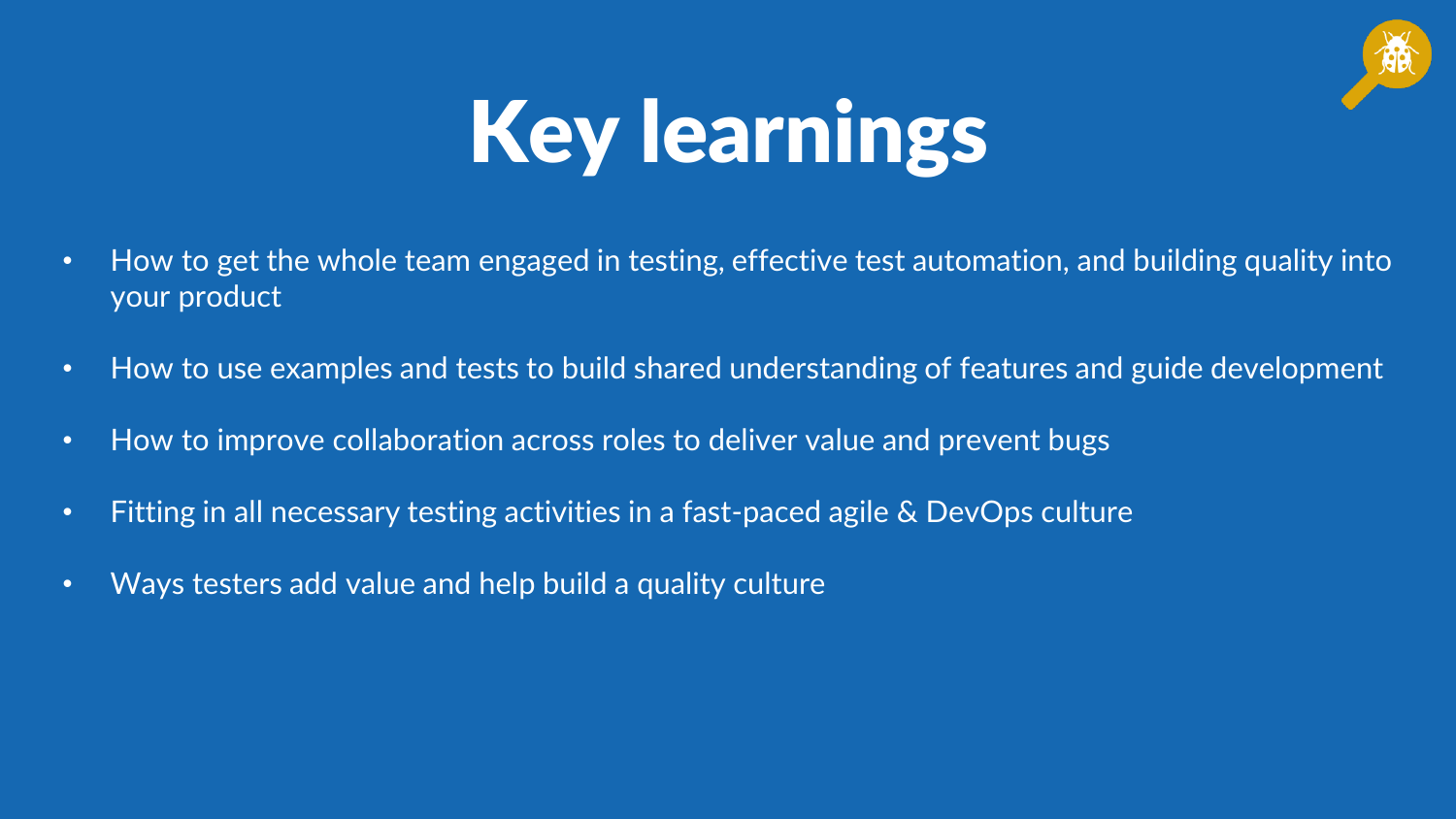

### General information

Date: May 15th Timetable: 9:00 am to 5:00 pm Location: Infragistics' office (Echevarriarza 3333 between Osorio and Pereyra de la Luz) Spots: 30 Price: USD 430 + VAT (22%). Price includes lunch and two coffee breaks. Audience: testers new to agile, agile team members struggling with testing & confidence on frequent delivery.